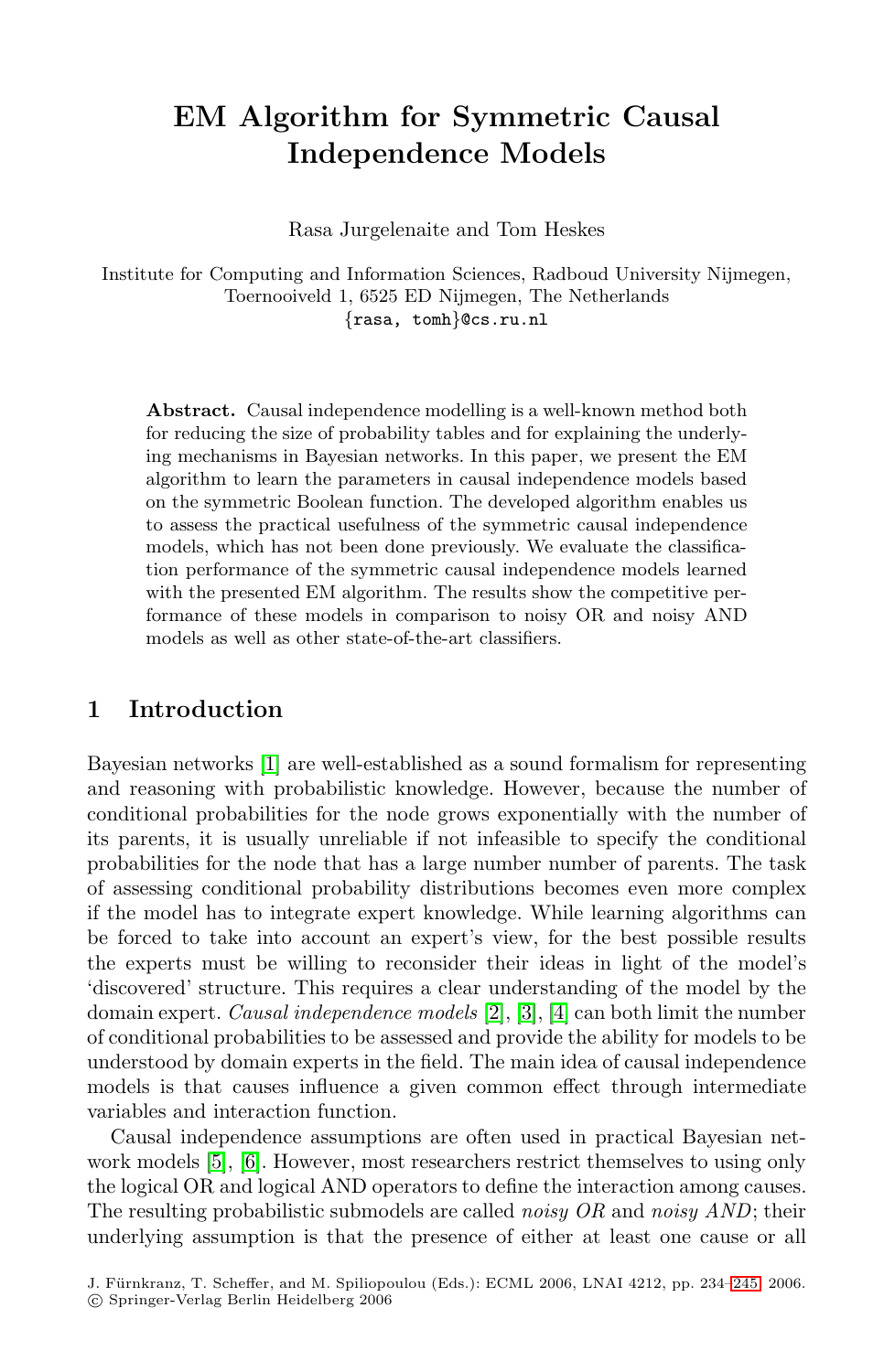causes at the same time give rise to the effect. Several authors proposed to expand the space of interaction functions by other symmetric Boolean functions: the idea was already mentioned but not developed further in [7], analysis of the qualitative patterns was presented in [8], and assessment of conditional probabilities was studied in [9].

Even though for some real-world problems the intermediate variables are ob[s](#page-11-2)ervable (see [10]), in many problems these variables are latent. Therefore, conditional probability distributions depend on unknown parameters which must be estimated from data, using maximum likelihood (ML) or maximum a posteriori (MAP). One of the most widespread techniques for finding ML or MAP estimates is the expectation-maximization (EM) algorithm. Meek and Heckerman [7] provided a general scheme how to use the EM algorithm to compute the maximum likelihood estimates of the parameters in causal independence models assumed that each local distribution function is collection of multinomial distributions. Vomlel [11] described the application of the EM algorithm to learn the parameters in the noisy OR model. However, the proposed schemes of the EM algorithm are not elaborated, specific to a given causal independence model, and hence not directly applicable to the general case of parameter learning in causal independence models.

Learning the parameters in causal independence models with a symmetric Boolean function as an interaction function (further referred to as the symmetric causal independence models) is the main topic of this paper. We develop an EM algorithm to learn the parameters in symmetric causal independence models. The presented algo[rit](#page-4-0)hm enables us to assess the practical usefulness of this expanded class of causal independence models, which has not been done by other authors. The evaluation is done by usi[ng](#page-7-0) the symmetric causal independence models learned with the develop[ed](#page-10-2) EM algorithm as classifiers. Experimental results show the competitive classification performance of these models in comparison with the noisy OR classifier as well as other widely-used classifiers.

The remainder of this paper is organised as follows. In the following section, we review Bayesian networks and discuss the semantics of symmetric causal independence models. In Section 3, we first describe the general scheme of the EM algorithm and then develop the EM algorithm for finding the parameters in symmetric causal independence models. Section 4 presents the experimental results, and conclusions are drawn in Section 5.

## **2 Symmetric Boolean Functions for Modelling Causal Independence**

## **2.1 Bayesian Networks**

A Bayesian network  $\mathcal{B} = (G, Pr)$  represents a factorised joint probability distribution on a set of random variables **V**. It consists of two parts: (1) a qualitative part, represented as an acyclic directed graph (ADG)  $G = (\mathbf{V}(G), \mathbf{A}(G))$ , where there is a 1–1 correspondence between the vertices  $V(G)$  and the random variables in **V**, and arcs  $\mathbf{A}(G)$  represent the conditional (in)dependencies between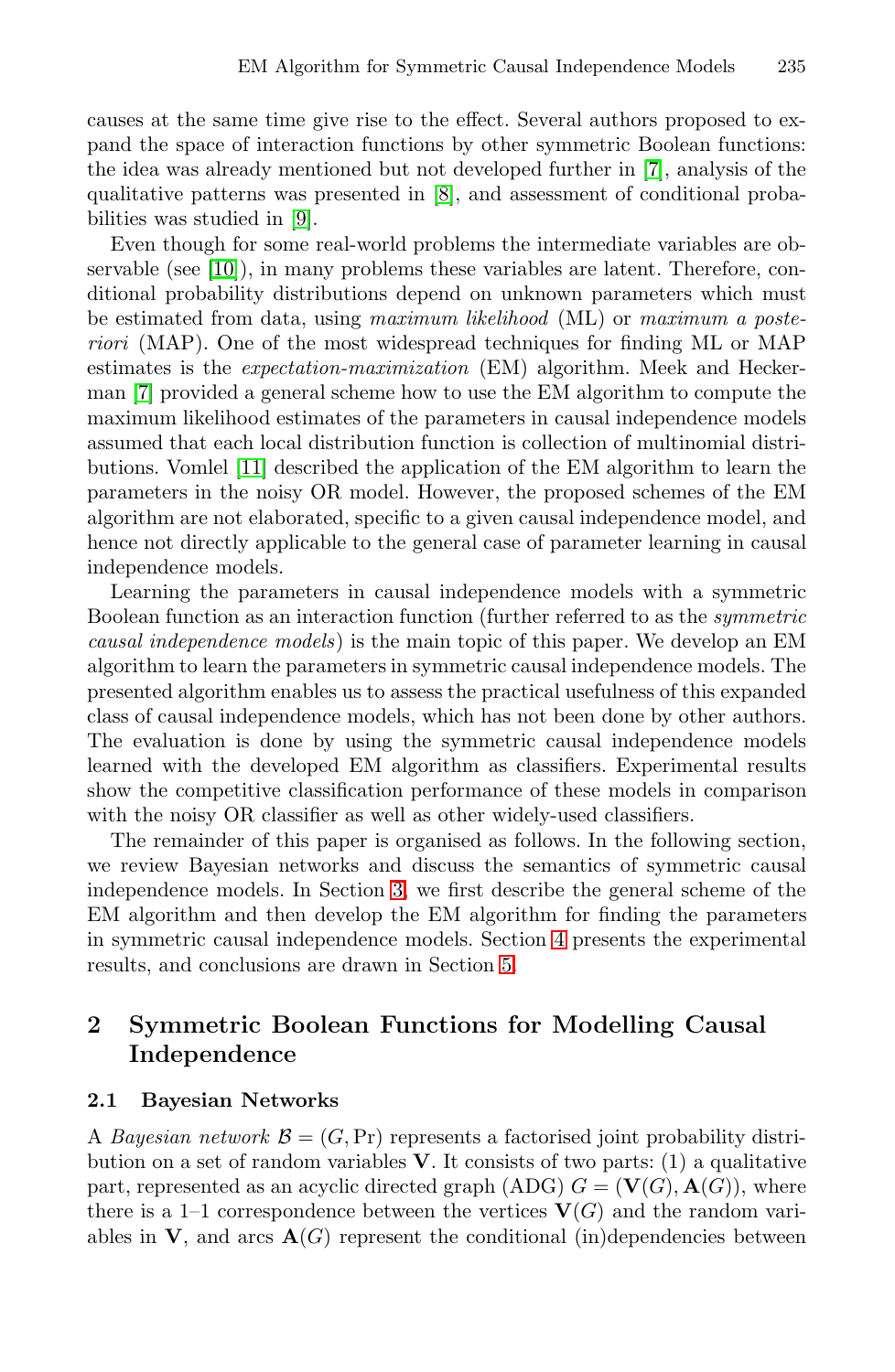the variables; (2) a quantitative part Pr consisting of local probability distributions  $Pr(V | \pi(V))$ , for each variable  $V \in V$  given the parents  $\pi(V)$  of the corresponding vertex (interpreted as variables). The joint probability distribution Pr is factorised according to the structure of the graph, as follows:

$$
\Pr(\mathbf{V}) = \prod_{V \in \mathbf{V}} \Pr(V \mid \pi(V)) \; .
$$

Each variable  $V \in \mathbf{V}$  has a finite set of mutually exclusive states. In this paper, we assume all variables to be binary; as an abbreviation, we will often use  $v^+$  to denote  $V = \top$  (true) and  $v^-$  to denote  $V = \bot$  (false). We interpret  $\top$  as 1 and  $\perp$  as 0 in an arithmetic context. An expression such as

$$
\sum_{\psi(H_1,...,H_n)=\top} g(H_1,\ldots,H_n)
$$

stands for summing  $g(H_1,\ldots,H_n)$  over all possible values of the variables  $H_k$ for which the constraint  $\psi(H_1,\ldots,H_n) = \top$  holds.

#### **2.2 Semantics of Symmetric Causal Independence Models**

Causal independence (also known as independence of causal influence) is a popular way to specify interactions among cause variables. The global structure of a causal independence model is shown in Figure 1; it expresses the idea that causes  $C_1, \ldots, C_n$  influence a given common effect E through hidden variables  $H_1, \ldots, H_n$  and a deterministic function f, called the *interaction function*. The impact of each cause  $C_i$  on the common effect  $E$  is independent of each other cause  $C_i, j \neq i$ . The hidden variable  $H_i$  is considered to be a contribution of the cause variable  $C_i$  to the common effect E. The function f represents in which way the hidden effects  $H_i$ , and indirectly also the causes  $C_i$ , interact to yield the final effect  $E$ . Hence, the function  $f$  is defined in such a way that when a relationship, as modelled by the function f, between  $H_i, i = 1, \ldots, n$ , and  $E = \top$  is satisfied, then it holds that  $f(H_1, \ldots, H_n) = \top$ . It is assumed that  $Pr(e^+ | H_1, ..., H_n) = 1$  if  $f(H_1, ..., H_n) = \top$ , and  $Pr(e^+ | H_1, ..., H_n) = 0$  if  $f(H_1,\ldots,H_n)=\perp.$ 

A causal independence model is defined in terms of the causal parameters  $Pr(H_i | C_i)$ , for  $i = 1, ..., n$  and the function  $f(H_1, ..., H_n)$ . Most papers on



**Fig. 1.** Causal independence model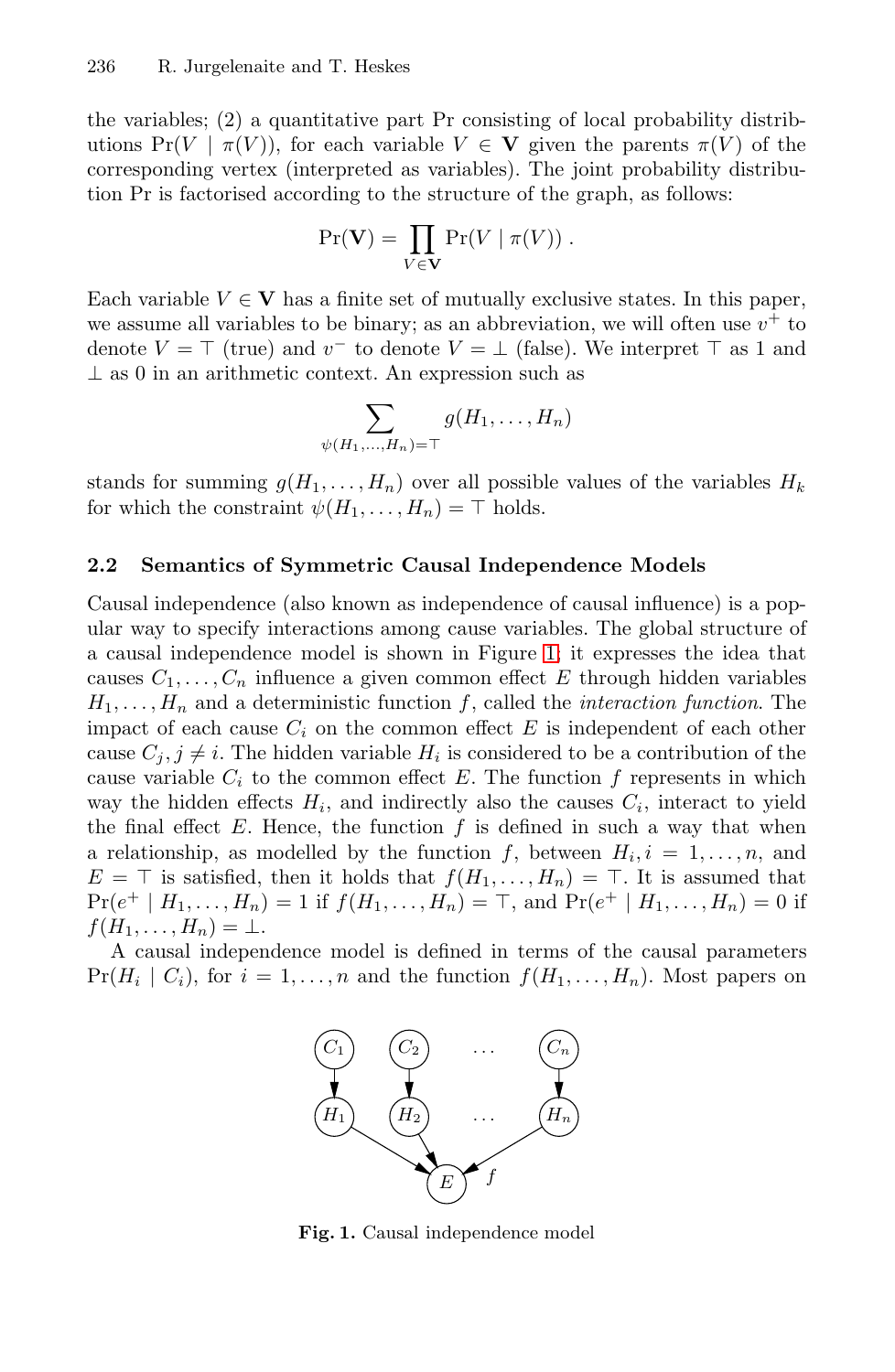causal independence models assume that absent causes do not contribute to the effect [1]. In terms of probability theory this implies that it holds that  $\Pr(h_i^+ \mid$  $c_i^-$  = 0; as a consequence, it holds that  $Pr(h_i^- \mid c_i^-) = 1$ . In this paper we make the [sa](#page-11-1)me assumption.

<span id="page-3-0"></span>In situations in which the model does not capture all possible causes, it is useful to introduce a leaky cause which summarizes the unidentified causes contributing to the effect and is assumed to be always present [12]. We model this leak term by adding an additional input  $C_{n+1} = 1$  to the data; in an arithmetic context the leaky cause is treated in [th](#page-3-0)e same way as identified causes.

The conditional probability of the occ[urre](#page-11-4)n[ce o](#page-11-5)f the effect  $E$  given the causes  $C_1,\ldots,C_n$ , i.e.,  $Pr(e^+ \mid C_1,\ldots,C_n)$ , can be obtained from the causal parameters  $Pr(H_l | C_l)$  as follows [4]:

$$
\Pr(e^+ \mid C_1, \dots, C_n) = \sum_{f(H_1, \dots, H_n) = \top} \prod_{i=1}^n \Pr(H_i \mid C_i).
$$
 (1)

In this paper we assume that the function  $f$  in E[qua](#page-11-5)tion (1) is a Boolean function. However, there are  $2^{2^n}$  different *n*-ary Boolean functions [13], [14]; thus, the potential number of causal interaction models is huge. However, if we assume that the order of the cause variables does not matter, the Boolean functions become symmetric [14] and the number reduces to  $2^{n+1}$ .

<span id="page-3-1"></span>An important symmetric Boolean function is the *exact* Boolean function  $\epsilon_l$ , which has function value true, i.e.  $\epsilon_l(H_1,\ldots,H_n) = \top$ , if  $\sum_{i=1}^n \nu(H_i) = l$  with  $\nu(H_i)$  equal to 1, if  $H_i$  is equal to true and 0 otherwise. A symmetric Boolean function can be decomposed in terms of the exact functions  $\epsilon_l$  as [14]:

$$
f(H_1,\ldots,H_n) = \bigvee_{i=0}^n \epsilon_i(H_1,\ldots,H_n) \wedge \gamma_i \tag{2}
$$

where  $\gamma_i$  are Boolean constants depending only on the function f. For example, for the Boolean function defined in terms of the OR operator we have  $\gamma_0 = \perp$ and  $\gamma_1 = \ldots = \gamma_n = \top$ .

Another useful symmetric Boolean function is the *threshold* function  $\tau_k$ , which simply checks whether there are at least  $k$  trues among the arguments, i.e.  $\tau_k(\tilde{I}_1,\ldots,I_n) = \top$  $\tau_k(\tilde{I}_1,\ldots,I_n) = \top$  $\tau_k(\tilde{I}_1,\ldots,I_n) = \top$ , if  $\sum_{j=1}^n \nu(I_j) \geq k$  with  $\nu(I_j)$  equal to 1, if  $I_j$  is equal to true and 0 otherwise. To express it in the Boolean constants we have:  $\gamma_0$  =  $\cdots = \gamma_{k-1} = \perp$  and  $\gamma_k = \cdots = \gamma_n = \top$ . Causal independence model based on the Boolean threshold function further will be referred to as the noisy threshold models.

### **2.3 The Poisson Binomial Distribution**

Using the property of Equation (2) of the symmetric Boolean functions, the conditional probability of the occurrence of the effect E given the causes  $C_1, \ldots, C_n$ can be decomposed in terms of probabilities that exactly  $l$  hidden variables  $H_1,\ldots,H_n$  are true, as follows: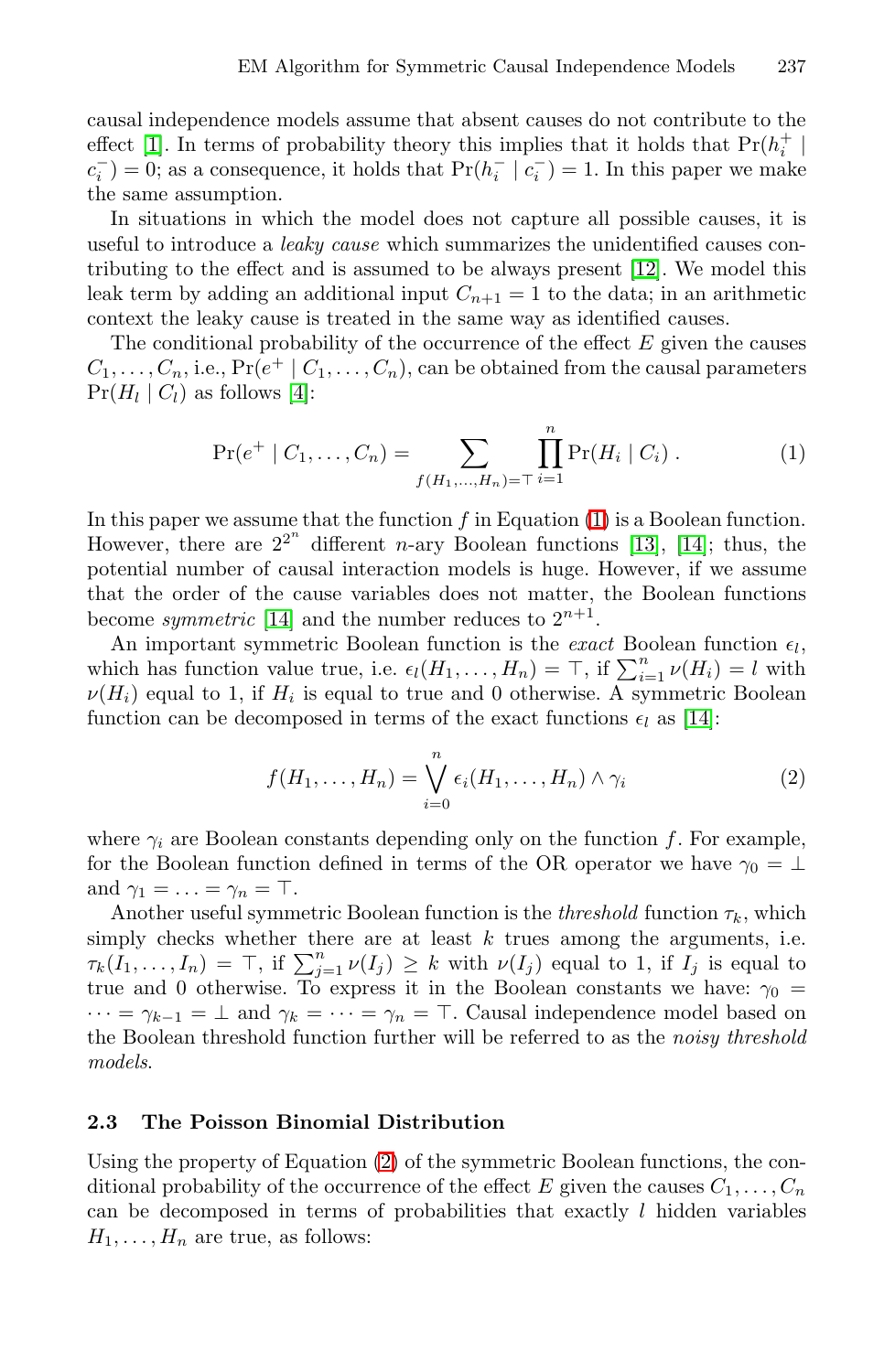$$
\Pr(e^+ \mid C_1, \dots, C_n) = \sum_{0 \leq l \leq n} \sum_{\epsilon_l(H_1, \dots, H_n)} \prod_{i=1}^n \Pr(H_i \mid C_i).
$$
 (3)

<span id="page-4-1"></span>Let l denote the number of successes in n independent trials, where  $p_i$  is a probability of success in the *i*th trial,  $i = 1, \ldots, n$ ; let  $\mathbf{p} = (p_1, \ldots, p_n)$ , then  $B(l; \mathbf{p})$  denotes the *Poisson binomial distribution* [15]:

$$
B(l; \mathbf{p}) = \left\{ \prod_{i=1}^{n} (1 - p_i) \right\} \sum_{1 \le j_1 < \ldots < j_l \le n} \prod_{z=1}^{l} \frac{p_{j_z}}{1 - p_{j_z}}.
$$
 (4)

<span id="page-4-0"></span>Let us define a vector of probabilistic parameters  $\mathbf{p}(C_1,\ldots,C_n)=(p_1,\ldots,p_n)$ with  $p_i = Pr(h_i^+ | C_i)$ . Then the connection between the Poisson binomial distribution and the class of symmetric causal independence models is as follows.

**Proposition 1.** It holds that:

$$
Pr(e^{+} | C_1, ..., C_n) = \sum_{i=0}^{n} B(i; \mathbf{p}(C_1, ..., C_n)) \gamma_i.
$$

## **3 EM Algorithm**

In this section, we first describe the general scheme of the EM algorithm. Then we develop the EM algorithm that finds the unknown parameters  $\theta = (\theta_1, \ldots, \theta_n)$ of a symmetric causal independence model where  $\theta_i = \Pr(h_i^+ | c_i^+)$ .

## **3.1 Basic EM**

Let  $\mathbf{D} = {\mathbf{x}^1, \dots, \mathbf{x}^N}$  be a data set of independent and identically distributed settings of the observed variables in a symmetric causal independence model, where

$$
\mathbf{x}^j = (\mathbf{c}^j, e^j) = (c_1^j, \dots, c_n^j, e^j).
$$

We assume that no additional information about the model is available. Therefore, to learn the parameters of the model we maximize the conditional loglikelihood

$$
CLL(\theta) = \ln(CL(\theta)) = \sum_{j=1}^{N} \ln \Pr(e^j | \mathbf{c}^j, \theta).
$$

where  $\theta = (\theta_1, \ldots, \theta_n)$  are unknown parameters of the model.

The expectation-maximization (EM) algorithm [16] is a general method to find the maximum likelihood estimate of the parameters in probabilistic models, where the data is incomplete or the model has hidden variables.

We start from the following simple identity:

$$
\ln \Pr(e^j \mid \mathbf{c}^j, \theta) = \ln \Pr(\mathbf{H}, e^j \mid \mathbf{c}^j, \theta) - \ln \Pr(\mathbf{H} \mid e^j, \mathbf{c}^j, \theta)
$$
(5)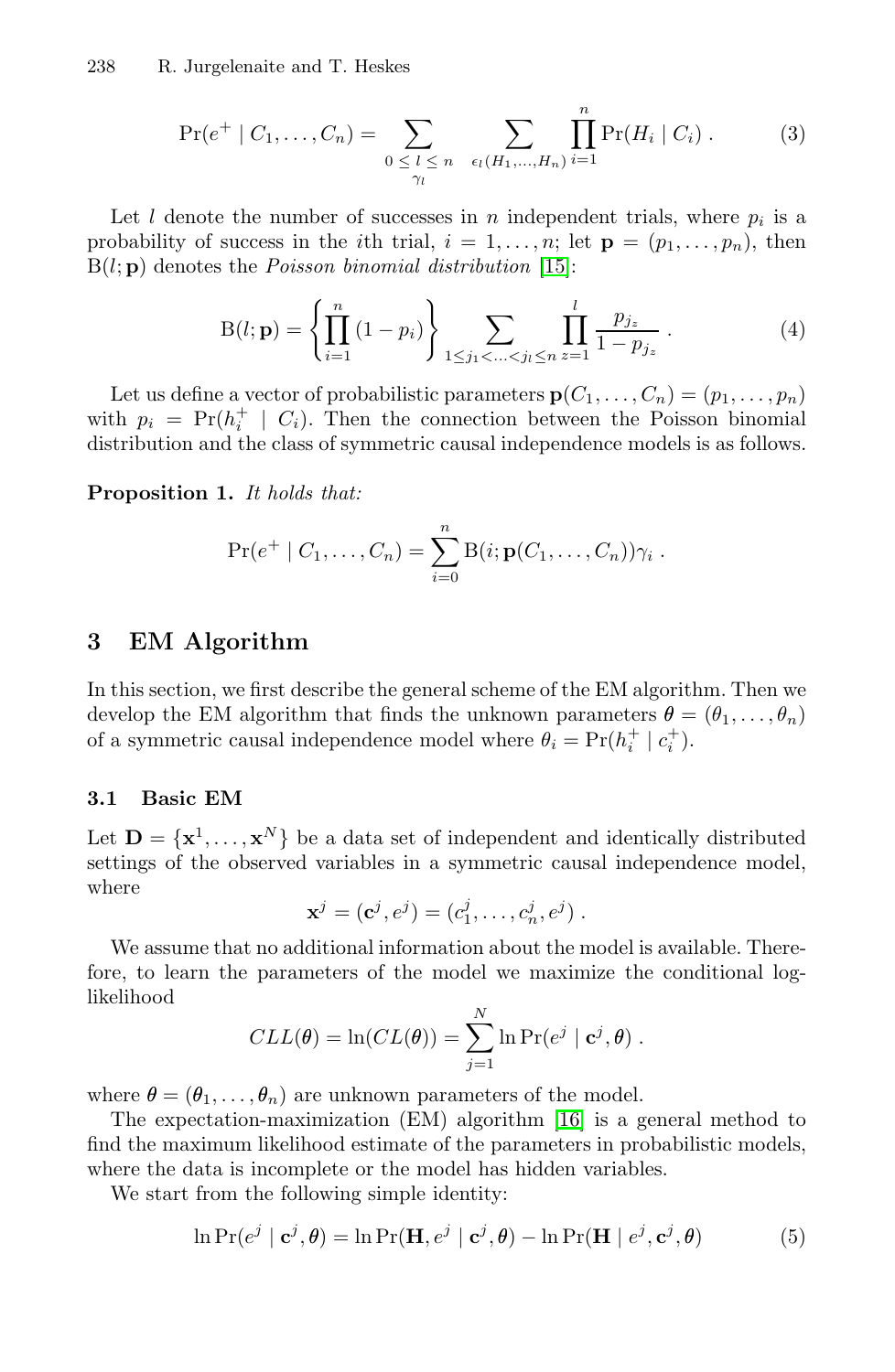and take expectations of both sides, treating **H** as a random variable with the distribution  $Pr(\mathbf{H} \mid e^j, \mathbf{c}^j, \theta^{(old)})$ , where  $\theta^{(old)}$  is the current (old) guess. The left hand side of Equation (5) does not depend on **H**, so averaging over **H** yields

$$
\ln \Pr(e^{j} | \mathbf{c}^{j}, \theta) = \sum_{\mathbf{H}} \Pr(\mathbf{H} | e^{j}, \mathbf{c}^{j}, \theta^{(old)}) \ln \Pr(\mathbf{H}, e^{j} | \mathbf{c}^{j}, \theta)
$$

$$
- \sum_{\mathbf{H}} \Pr(\mathbf{H} | e^{j}, \mathbf{c}^{j}, \theta^{(old)}) \ln \Pr(\mathbf{H} | e^{j}, \mathbf{c}^{j}, \theta). \tag{6}
$$

The key result for the EM algorithm is that the last term in the above equation is maximized at  $\theta = \theta^{(old)}$ , thus any increase of the first term on the right side of Equation (6) is guaranteed to increase the expected complete (conditional) log-likelihood.

Let us denote

$$
Q(\theta; \theta^{(z)}) = \sum_{j=1}^{N} \sum_{\mathbf{H}} \Pr(\mathbf{H} \mid e^{j}, \mathbf{c}^{j}, \theta^{(z)}) \ln \Pr(\mathbf{H}, e^{j} \mid \mathbf{c}^{j}, \theta).
$$
 (7)

The EM algorithm at each iteration maximizes this functional:

$$
\theta^{(z+1)} = \operatorname{argmax}_{\theta} Q(\theta; \theta^{(z)}) .
$$

In the next subsection, we find the values of the parameters  $\theta = (\theta_1, \ldots, \theta_n)$  that maximize the function  $Q(\theta; \theta^{(z)})$  for the symmetric causal independence model.

## **3.2 Maximization Step**

We start by transforming  $\ln \Pr(\mathbf{H}, e^j | \mathbf{c}^j, \theta)$  so that it becomes a sum of logarithms:

$$
\ln \Pr(\mathbf{H}, e^j \mid \mathbf{c}^j, \theta) = \ln \Pr(e^j \mid \mathbf{H}) + \sum_{i=1}^n \ln \Pr(H_i \mid c_i^j, \theta_i).
$$
 (8)

The conditional probability  $Pr(H_i | c_i^j, \theta_i)$  can be written in the form

$$
Pr(H_i \mid c_i^j, \theta_i) = c_i^j H_i \theta_i + c_i^j (1 - H_i)(1 - \theta_i) + (1 - c_i^j)(1 - H_i).
$$
 (9)

Combining  $(7)$ ,  $(8)$  and  $(9)$ , we obtain

$$
Q(\theta; \theta^{(z)}) = \sum_{j=1}^{N} \sum_{\mathbf{H}} \Pr(\mathbf{H} | e^{j}, \mathbf{c}^{j}, \theta^{(z)}) \cdot \left( \ln \Pr(e^{j} | \mathbf{H}) + \sum_{i=1}^{n} \ln \left( \theta_{i} c_{i}^{j} (2H_{i} - 1) + 1 - H_{i} \right) \right).
$$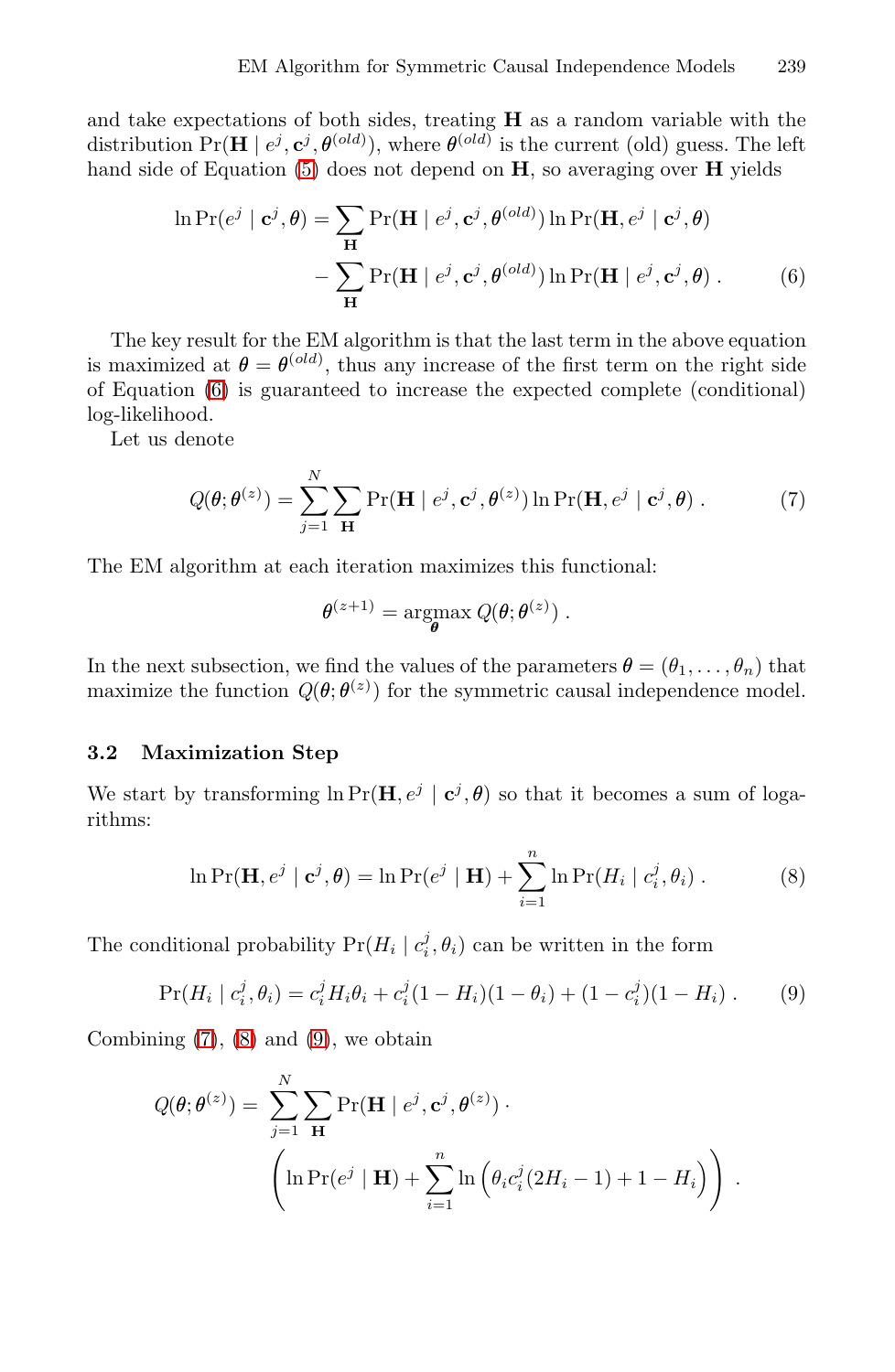We can maximize this result by computing the partial derivatives of  $Q(\theta; \theta^{(z)})$ with respect to  $\theta_k : k = 1, \ldots, n$  and setting them to zero:

$$
\frac{\partial Q(\boldsymbol{\theta}; \boldsymbol{\theta}^{(z)})}{\partial \theta_k} = \sum_{j=1}^N \sum_{\mathbf{H}} \Pr(\mathbf{H} \mid e^j, \mathbf{c}^j, \boldsymbol{\theta}^{(z)}) \frac{c_k^j (2H_k - 1)}{\theta_k c_k^j (2H_k - 1) + 1 - H_k} = 0. \tag{10}
$$

Now let us define  $\mathbf{H}_{\setminus k} = \{H_1, \ldots, H_{k-1}, H_{k+1}, \ldots, H_n\}$ . Then Equation (10) can be simplified writing it as a sum over the states of the hidden variable  $H_k$ :

$$
\sum_{1 \leq j \leq N} c_k^j \sum_{\mathbf{H}_{\setminus k}} \left( \frac{\Pr(\mathbf{H}_{\setminus k}, h_k^+ \mid e^j, \mathbf{c}^j, \theta^{(z)})}{\theta_k} - \frac{\Pr(\mathbf{H}_{\setminus k}, h_k^- \mid e^j, \mathbf{c}^j, \theta^{(z)})}{1 - \theta_k} \right) = 0.
$$

It can be shown that Equation (10) is solved by

$$
\theta_k = \frac{\sum_{1 \le j \le N} c_k^j \Pr(h_k^+ \mid e^j, \mathbf{c}^j, \theta^{(z)})}{\sum_{1 \le j \le N} c_k^j} \,. \tag{11}
$$

It is easy to check whether this extremum is a maximum by computing the second partial derivatives of  $Q(\theta; \theta^{(z)})$  with respect to  $\theta_k, k = 1, \ldots, n$ . The matrix formed from these second partial derivatives is negative semidefinite, and hence this stationary point is indeed always a maximum of the function  $Q(\theta;\theta^{(z)})$ .

In the next subsection, we derive the expectation step which corresponds to computing the conditional probabilities  $Pr(h_k^+ \mid e^j, \mathbf{c}^j, \theta^{(z)})$  for all  $k = 1, \ldots, n$ ,  $j = 1, \ldots, N$  where  $c_k^j = 1$ .

#### **3.3 Expectation Step**

Using Bayes rule, we can write the probability of **H** given a data sample  $\mathbf{x}^{j}$  and the parameters  $\theta^{(z)}$  as follows:

$$
\Pr(\mathbf{H} \mid e^j, \mathbf{c}^j, \pmb{\theta}^{(z)}) = \frac{\Pr(e^j \mid \mathbf{H}) \prod_{i=1}^n \Pr(H_i \mid c_i^j, \pmb{\theta}^{(z)})}{\Pr(e^j \mid \mathbf{c}^j, \pmb{\theta}^{(z)})}.
$$

By marginalizing  $\mathbf{H}_{\setminus k}$  out we obtain the conditional probability of the hidden variable  $H_k$  being true:

$$
\Pr(h_k^+ \mid e^j, \mathbf{c}^j, \theta^{(z)}) = \frac{\Pr(h_k^+ \mid c_k^j, \theta_k^{(z)})}{\Pr(e^j \mid \mathbf{c}^j, \theta^{(z)})} \cdot \sum_{\mathbf{H}_{\setminus k}} \Pr(e^j \mid \mathbf{H}_{\setminus k}, h_k^+) \prod_{\substack{1 \le i \le n \\ i \ne k}} \Pr(H_i \mid c_i^j, \theta_i^{(z)}) \, . \tag{12}
$$

Let us define  $\hat{\theta}_{(k=1)}^{(z)} = (\hat{\theta}_1, \dots, \hat{\theta}_n)$  where  $\hat{\theta}_{k}^{(z)} = 1$  and  $\hat{\theta}_{i}^{(z)} = \theta_{i}^{(z)}, \ \forall_{i \neq k}$ . Using the defined vector  $\hat{\theta}_{(k=1)}^{(z)}$  and  $Pr(h_k^+ | c_k^j, \theta_k^{(z)}) = c_k^j \theta_k^{(z)}$ , Equation (12) takes the form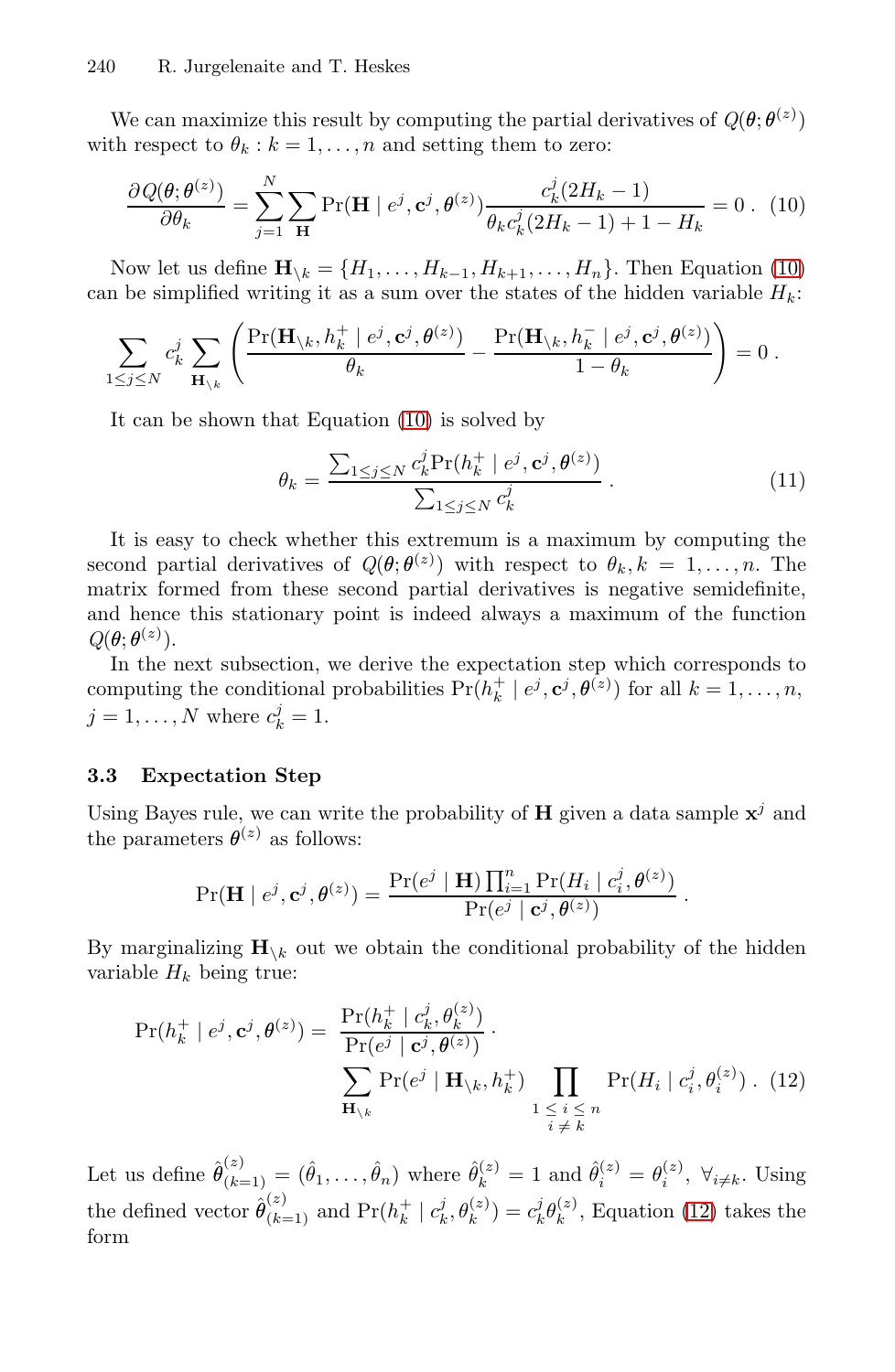EM Algorithm for Symmetric Causal Independence Models 241

$$
\Pr(h_k^+ \mid e^j, \mathbf{c}^j, \boldsymbol{\theta}^{(z)}) = \frac{c_k^j \theta_k^{(z)} \Pr(e^j \mid \mathbf{c}^j, \hat{\boldsymbol{\theta}}_{(k=1)}^{(z)})}{\Pr(e^j \mid \mathbf{c}^j, \boldsymbol{\theta}^{(z)})}.
$$
(13)

<span id="page-7-1"></span>Now we can express the obtained result in terms of the Poisson binomial probabilities. First, let us define

$$
\mathbf{p}^{(z,j)} = (p_1^{(z,j)}, \dots, p_n^{(z,j)}) \quad \text{where} \quad p_i^{(z,j)} = \theta_i^{(z)} c_i^j ,
$$
\n
$$
\hat{\mathbf{p}}_{(k=1)}^{(z,j)} = (\hat{p}_1^{(z,j)}, \dots, \hat{p}_n^{(z,j)}) \quad \text{where} \quad \hat{p}_k = 1 \text{ and } \hat{p}_i^{(z,j)} = \theta_i^{(z)} c_i^j , \forall_{i \neq k} .
$$

From the following property of the Poisson binomial distribution [17]:

$$
B(i; \mathbf{p}) = B(i; \mathbf{p}_{\setminus k})(1 - p_k) + B(i - 1; \mathbf{p}_{\setminus k})p_k
$$
\n(14)

<span id="page-7-2"></span>it follows that

$$
B(i; \hat{\mathbf{p}}_{(k=1)}^{(z,j)}) = B(i-1; \mathbf{p}_{\backslash k}^{(z,j)}) .
$$

Using the last identity and Proposition 1 the left hand side of (13) can be expressed in terms of the Poisson binomial probabilities as follows:

$$
\Pr(h_k^+ \mid e^j, \mathbf{c}^j, \theta^{(z)}) = \begin{cases} p_k^{(z,j)} \sum_{i=0}^{n-1} B(i; \mathbf{p}_{\backslash k}^{(z,j)}) \gamma_{i+1} & \text{if } e^j = 1, \\ \frac{p_k^{(z,j)} \left(1 - \sum_{i=0}^{n-1} B(i; \mathbf{p}_{\backslash k}^{(z,j)}) \gamma_{i+1}\right)}{1 - \sum_{i=0}^{n} B(i; \mathbf{p}_{\backslash k}^{(z,j)}) \gamma_i} & \text{if } e^j = 0. \end{cases}
$$
(15)

Summarizing, the EM algorithm for symmetric [cau](#page-7-2)sal independence models is given by:

**Expectation step:** For every instance  $\mathbf{x}^{j} = (\mathbf{c}^{j}, e^{j})$  with  $j = 1, ..., N$ , we form

$$
\mathbf{p}^{(z,j)} = (p_1^{(z,j)}, \dots, p_n^{(z,j)}) \text{ where } p_i^{(z,j)} = \theta_i^{(z)} c_i^j.
$$

<span id="page-7-0"></span>Subsequently, the probability  $P(h_k^+ \mid \mathbf{c}^j, e^j, \theta^{(z)})$  is computed from (15) for all hidden variables  $H_k$  with  $k = 1, \ldots, n$ .

**Maximization step:** Update the parameter estimates for all  $k = 1, \ldots, n$  using Equation (11).

## **4 Experimental Results**

The introduced EM algorithm enables us to evaluate the practical significance of the symmetric causal independence models. As it is difficult to provide an interpretation of the learned parameters, we evaluate the learned symmetric causal independence models based on their classification performance.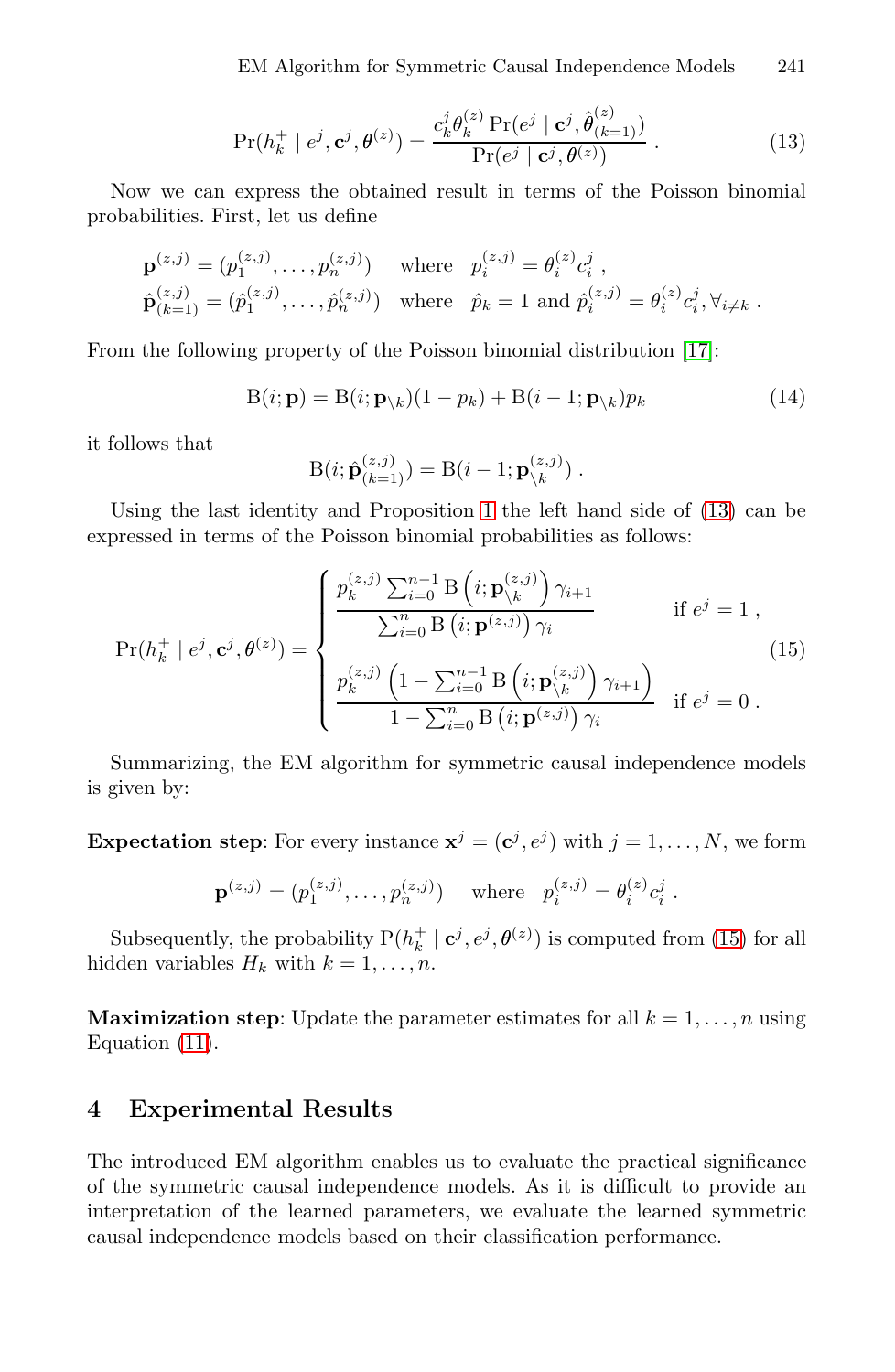#### **4.1 Evaluation Scheme**

Since we do not have an efficient algorithm to perform a search in the space of symmetric Boolean functions, we chose to model the interaction among cause and effect variables by means of Boolean threshold functions, which seem to be the most probable interaction functions for the given domains.

Given the model parameters  $\theta$ , the training data  $\mathbf{D}_{train}$  and the classification threshold  $\frac{1}{2}$ , the classifications and misclassifications for both classes are computed. Let tp (true positives) stand for the number of data samples  $(\mathbf{c}^j, e^{j+}) \in \mathbf{D}_{train}$  for which  $\Pr(e^+ \mid \mathbf{c}^j, \theta) \geq \frac{1}{2}$  and fp (false positives) stand for the number of data samples  $(c^j, e^{j+}) \in \mathbf{D}_{train}$  for which  $Pr(e^+ \mid c^j, \theta) < \frac{1}{2}$ . Likewise, tn (true negatives) is the number of data samples  $(c^j, e^{j-}) \in D_{train}$  for which  $Pr(e^+ | \mathbf{c}^j, \theta) < \frac{1}{2}$  and fp (false positives) is the number of data samples  $(c^j, e^{j-})$  ∈ **D**<sub>train</sub> for which Pr( $e^+$  | **c**<sup>j</sup>,  $\theta$ ) ≥  $\frac{1}{2}$ . To evaluate the classification performance we use accuracy, which is a measure of correctly classified cases,

$$
\eta = \frac{tp+tn}{tp+tn+fn+fp} ,
$$

and *F*-measure, which combines precision  $\pi = \frac{tp}{tp+fp}$  and recall  $\rho = \frac{tp}{tp+fn}$ ,

$$
F = \frac{2\pi\rho}{\pi + \rho} \; .
$$

## **4.2 Non-Hodgkin Lymphoma Data Set**

For our experiments we use a database with data from the patients with gastric non-Hodgkin lymphoma (NHL) collected by the clinical experts from the Netherlands Cancer Institute (NKI). The data set consists of the factors that influence the result of treatment, and hence the learned models can be argued to follow the causal interpretation. We will cover only the basic facts; a thorough description of the disease and collected data can be found in [18].

Gastric non-Hodgkin lymphoma is a type of cancer of the lymphatic system, the disease-fighting network spread throughout the body, which originates in the stomach. Response to treatment is one of the most important prognostic indicators of a long-term disease-free survival, particularly in patients with aggressive NHL [19]. We learn a causal independence model that models the interaction between the early outcome of the treatment and the pretreatment prognostic factors. The early outcome of the treatment, i.e. the effect in the model, stands for endoscopically [ver](#page-9-0)ified result of the treatment, six to eight weeks after treatment with complete remission defining a situation in which all clinical signs of disease disappear with the treatment. The following pretreatment information, i.e. the causes in the model, is available: (1) age; (2) general health status; (3) bulky disease; (4) histological classification; (5) stage of the cancer; (6) clinical signs (hemmorhage, perforation, obstruction) due to the disease.

Based on the medical literature we converted the data to binary form and chose the state of every variable that corresponds to the presence of the cause/effect. The resulting model is shown in Figure 2 where the name of the variable indicates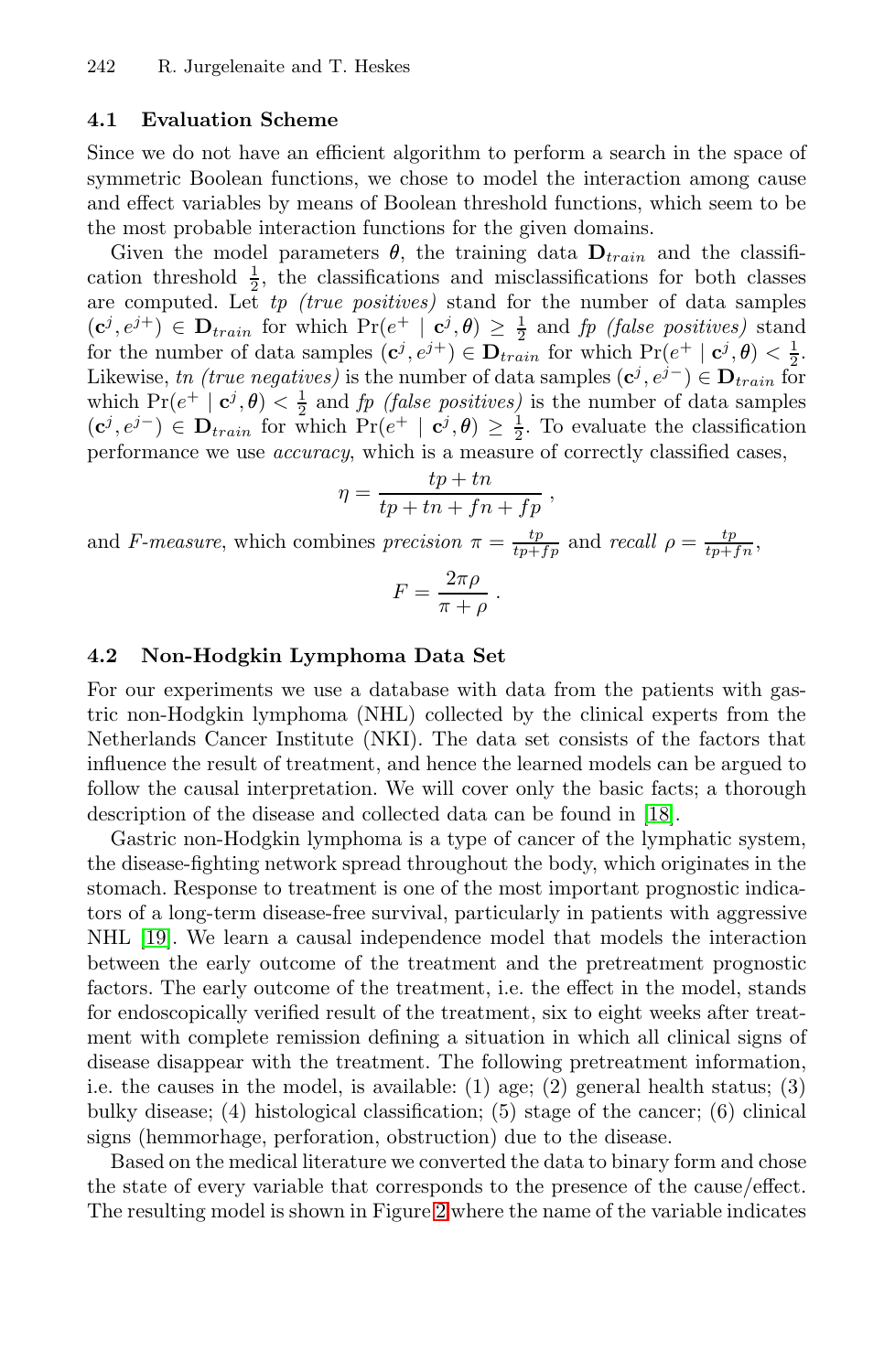<span id="page-9-0"></span>

**Fig. 2.** Causal independence model modelling complete remission following treatment of non-Hodgkin lymphoma. The variable 'Young age' represents a patient younger than 60 years, the variable 'Early stage' stands for the first clinical stage of NHL, and the variable 'No clinical signs' represents a patient who has no hemorrhage, no perforation and no obstruction.

its positive state. To learn the parameters of the model we used 125 patient cases with no missing data. 95 of the patients had complete remission six to eight weeks after the treatment and for the other 30 patients the disease did not disappear. As the data set is small, a leave-one-out cross-validation scheme was employed both to evaluate the performance of the model and to avoid data overfitting. Classification performance measures for symmetric causal independence models with the interaction function  $\tau_k$ ,  $k = 1, \ldots, 7$  are listed in Table 1. The results show that the interaction between the pretreatment variables and the outcome of the treatment is best modelled by the interaction function  $\tau_2$ . Note that noisy threshold model with the threshold  $k = 2$  outperforms the noisy OR model, while the noisy AND model is a poor choice to model the given problem.

In order to see how well the causal independence models classify compared with other classification algorithms, we evaluated the classification performance

| Causal independence model Accuracy $(\%)$ F-measure |      |       |
|-----------------------------------------------------|------|-------|
| noisy OR                                            | 75.2 | 0.854 |
| noisy threshold $k=2$                               | 83.2 | 0.896 |
| noisy threshold $k=3$                               | 82.4 | 0.891 |
| noisy threshold $k = 4$                             | 78.4 | 0.857 |
| noisy threshold $k=5$                               | 71.2 | 0.795 |
| noisy threshold $k=6$                               | 56.8 | 0.625 |
| noisy AND                                           | 36.8 | 0.288 |

**Table 1.** Classification performance measures for noisy threshold models with the threshold  $k = 1, \ldots, 7$  for Non-Hodgkin Lymphoma data set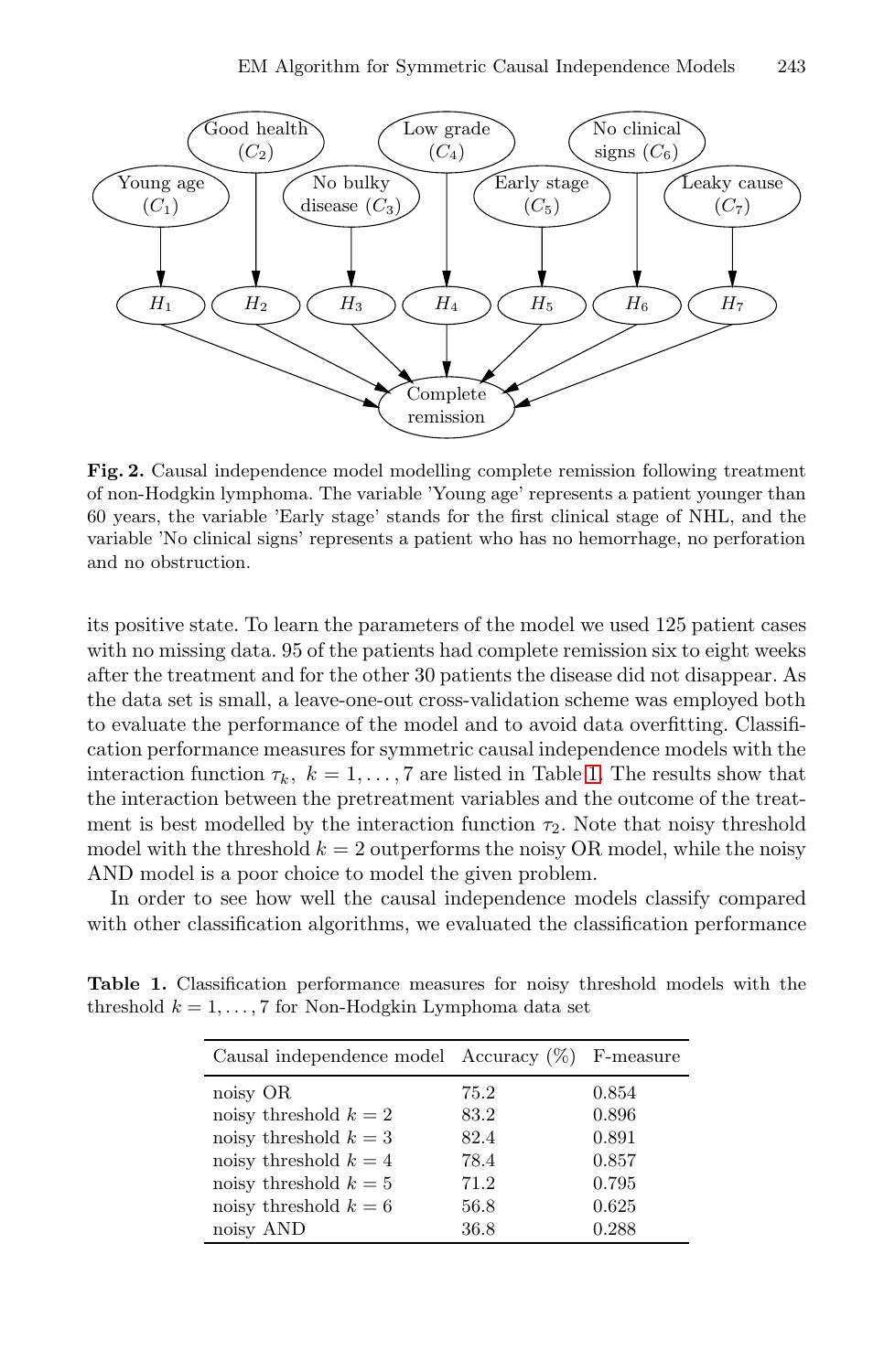<span id="page-10-3"></span>**Table 2.** Classification performance measures for different classifiers for Non-Hodgkin Lymphoma data set. Weka's default parameter settings were used.

| Classifier             | Accuracy $(\%)$ F-measure |       |
|------------------------|---------------------------|-------|
| noisy threshold $k=2$  | 83.2                      | 0.896 |
| naive Bayes            | 84.0                      | 0.899 |
| logistic regression    | 82.4                      | 0.885 |
| multilayer perceptron  | 82.4                      | 0.885 |
| decision tree $(C4.5)$ | 73.6                      | 0.832 |
| support vector machine | 77.6                      | 0.861 |

<span id="page-10-2"></span>of a few widely-used classifiers on NHL data set. The experiments were performed using the Weka system [20]. The results reported in Table 2 show that noisy threshold model provides very similar results to those of naive Bayes, logistic regression and multilayer perceptron and outperforms decision tree and support vector machine classifiers.

## **5 Discussion**

In this paper, we developed the EM algorithm to learn the parameters in symmetric causal independence models and studied its computational complexity and convergence. The presented algorithm enabled us to evaluate the utility of symmetric causal independence models. The reported experimental results indicate that it is unnecessary to restrict causal independence models to only two interaction functions, logical OR and logical AND. Additionally, competitive performance of symmetric causal independence models present them as a potentially useful additional tool to the set of classifiers.

The current study has only examined the problem of learning conditional probabilities of hidden variables. The problem of learning an optimal interaction function has not been addressed. Efficient search in symmetric Boolean function space is a possible direction for future research.

<span id="page-10-1"></span><span id="page-10-0"></span>**Acknowledgments.** This research, carried out in the TimeBayes project, was supported by the Netherlands Organization for Scientific Research (NWO) under project number FN4556. The authors are grateful to Henk Boot and Babs Taal for the provided non-Hodgkin's lymphoma data. We would also like to thank Jiří Vomlel for sharing his code and insights.

## **References**

- 1. Pearl, J.: Probabilistic Reasoning in Intelligent Systems: Networks of Plausible Inference. Morgan Kauffman Publishers (1988)
- 2. Díez, F.J.: Parameter Adjustment in Bayes Networks. The generalized noisy ORgate. In: Proceedings of the Ninth Conference on Uncertainty in Artificial Intelligence (1993) 99–105